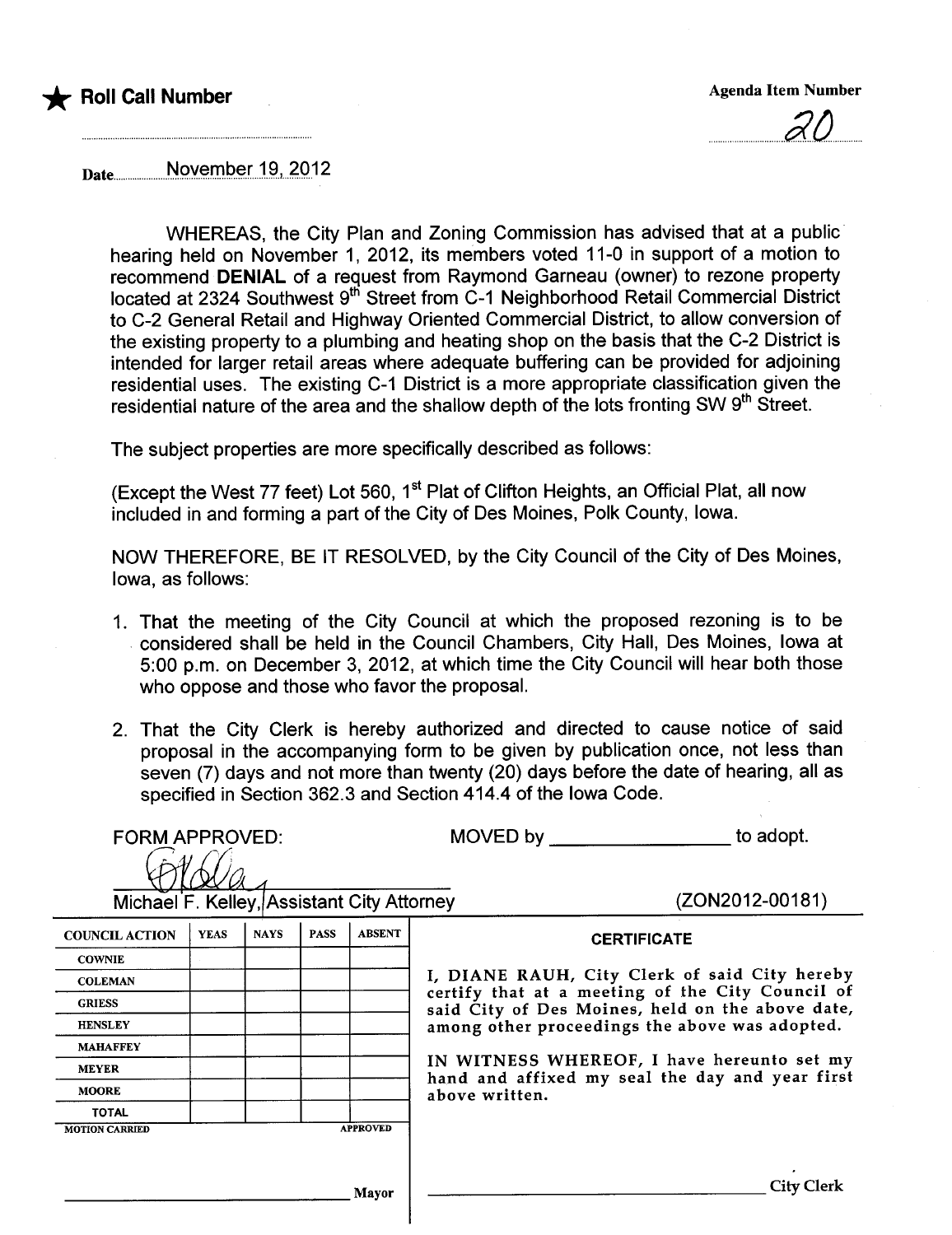| Request from Raymond Garneau (owner) to rezone property located at 2324<br>Southwest 9 <sup>th</sup> Street. |                    |                                                                                                                                                                                                                          |                                                                                                                            |          |              |                      |              |     | File #        |   |
|--------------------------------------------------------------------------------------------------------------|--------------------|--------------------------------------------------------------------------------------------------------------------------------------------------------------------------------------------------------------------------|----------------------------------------------------------------------------------------------------------------------------|----------|--------------|----------------------|--------------|-----|---------------|---|
|                                                                                                              |                    |                                                                                                                                                                                                                          |                                                                                                                            |          |              |                      |              |     | ZON2012-00181 |   |
| <b>Description</b><br>of Action                                                                              |                    | Denial to rezone from "C-1" Neighborhood Retail Commercial District to<br>"C-2" General Retail and Highway Oriented Commercial District, to allow conversion of the<br>existing property to a plumbing and heating shop. |                                                                                                                            |          |              |                      |              |     |               |   |
| 2020 Community<br><b>Character Plan</b>                                                                      |                    |                                                                                                                                                                                                                          | Commercial: Auto-Oriented Small-Scale Strip Development                                                                    |          |              |                      |              |     |               |   |
| Horizon 2035<br><b>Transportation Plan</b>                                                                   |                    |                                                                                                                                                                                                                          | SW 9 <sup>th</sup> Street from the Raccoon River to Army Post Road to widen from<br>4 lanes undivided to 5 lanes undivided |          |              |                      |              |     |               |   |
| <b>Current Zoning District</b>                                                                               |                    |                                                                                                                                                                                                                          | "C-1" Neighborhood Retail Commercial District                                                                              |          |              |                      |              |     |               |   |
| <b>Proposed Zoning District</b>                                                                              |                    |                                                                                                                                                                                                                          | "C-2" General Retail and Highway Oriented Commercial District                                                              |          |              |                      |              |     |               |   |
| <b>Consent Card Responses</b>                                                                                |                    |                                                                                                                                                                                                                          | In Favor                                                                                                                   |          | Not In Favor |                      | Undetermined |     | % Opposition  |   |
| Inside Area                                                                                                  |                    |                                                                                                                                                                                                                          | 2                                                                                                                          |          | 0            |                      |              |     |               |   |
| Outside Area                                                                                                 |                    |                                                                                                                                                                                                                          |                                                                                                                            |          |              |                      |              |     |               |   |
| <b>Plan and Zoning</b>                                                                                       | Approval<br>Denial |                                                                                                                                                                                                                          |                                                                                                                            |          |              | Required 6/7 Vote of |              | Yes |               | X |
| <b>Commission Action</b>                                                                                     |                    |                                                                                                                                                                                                                          |                                                                                                                            | $11 - 0$ |              | the City Council     |              | No  |               |   |

 $\hat{\mathcal{A}}$ 



 $\mathcal{L}(\mathbf{q})$  ,  $\mathcal{L}(\mathbf{q})$ 

 $Z\zeta$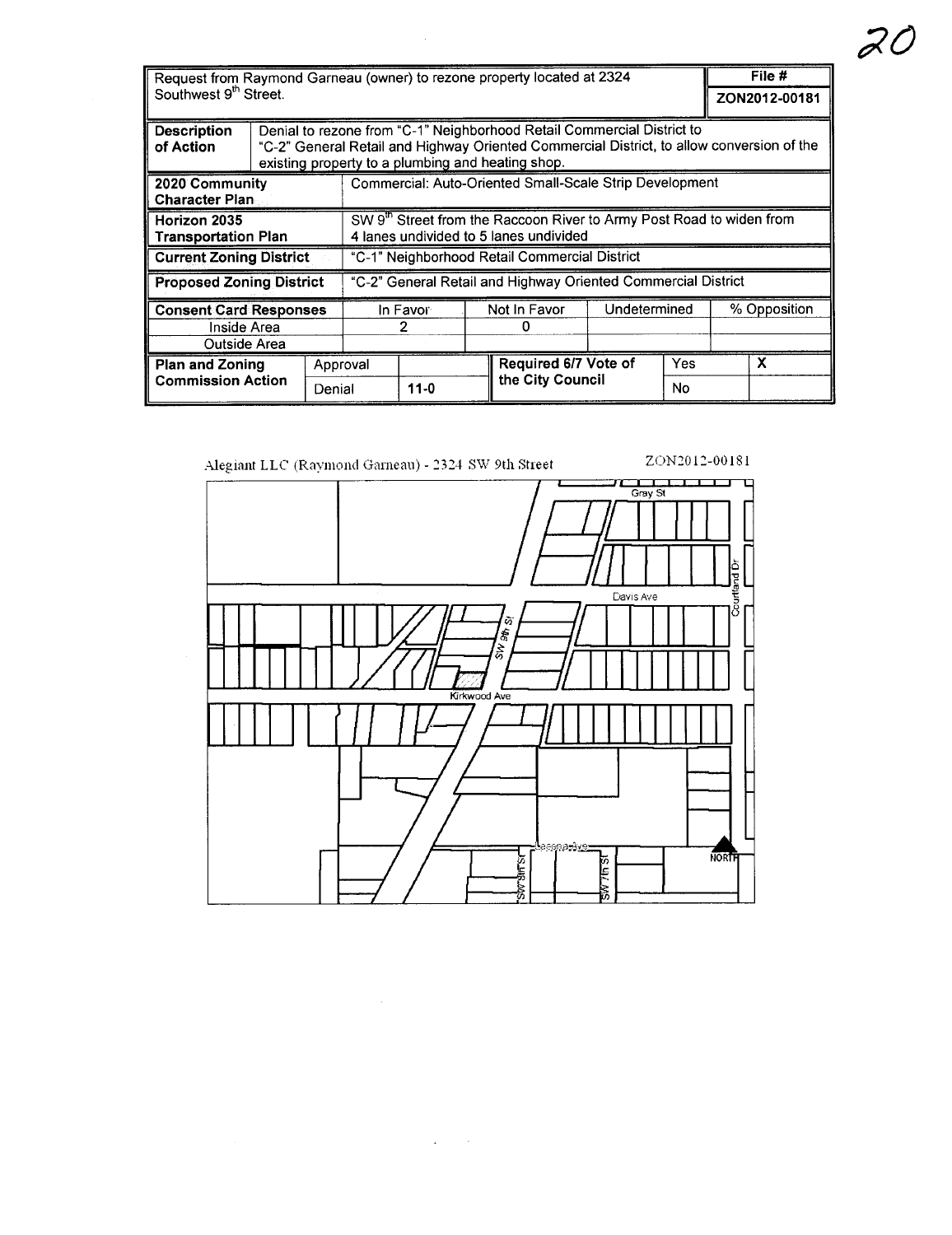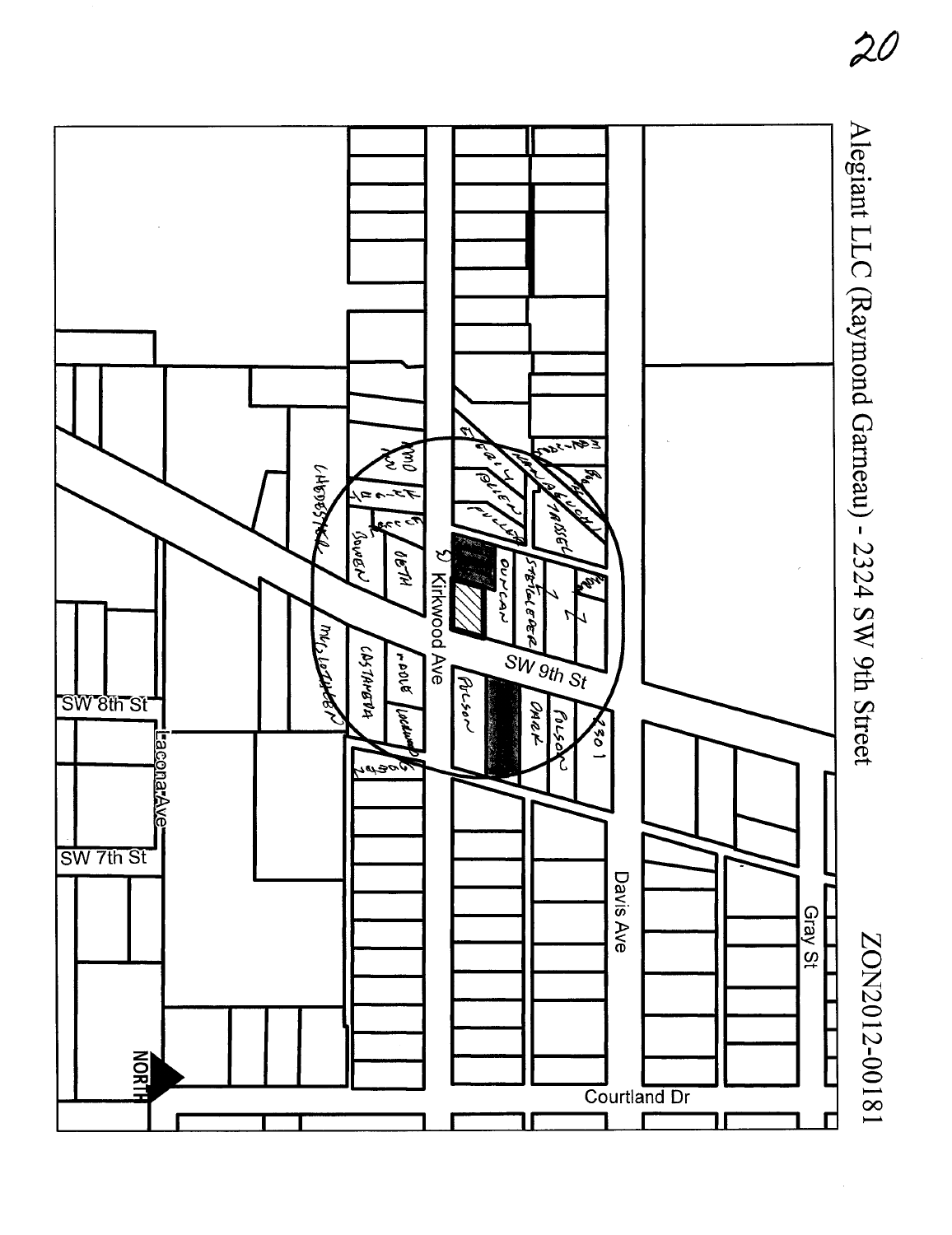|--|

Agenda Item

Roll Call #

November 7,2012

Honorable Mayor and City Council City of Des Moines, Iowa

Members:

Communication from the City Plan and Zoning Commission advising that at their meeting held November 1,2012, the following action was taken regarding a request from Raymond Garneau (owner) to rezone property located at 2324 Southwest 9<sup>th</sup> Street.

# COMMISSION RECOMMENDATION:

After public hearing, the members voted 11-0 as follows:

| <b>Commission Action:</b> | Yes | <b>Nays</b> | Pass | Absent |
|---------------------------|-----|-------------|------|--------|
| JoAnne Corigliano         |     | Χ           |      |        |
| <b>Shirley Daniels</b>    |     | X           |      |        |
| Jacqueline Easley         |     | X           |      |        |
| <b>Tim Fitzgerald</b>     |     |             |      | Χ      |
| Dann Flaherty             |     | X           |      |        |
| John "Jack" Hilmes        |     |             |      | Χ      |
| <b>Ted Irvine</b>         |     | Χ           |      |        |
| Greg Jones                |     | X           |      |        |
| <b>William Page</b>       |     | X           |      |        |
| <b>Christine Pardee</b>   |     | X           |      |        |
| <b>Mike Simonson</b>      |     | X           |      |        |
| <b>CJ Stephens</b>        |     | X           |      |        |
| Vicki Stogdill            |     | Χ           |      |        |
|                           |     |             |      |        |

APPROVAL of Part A) to find the proposed rezoning is in conformance with the Des Moines' 2020 Community Character Plan future land use designation of Commercial: Auto-Oriented Small-Scale Strip Development; and Part B) to deny the requested rezoning to "C-2" General Retail and Highway-Oriented Commercial District on the basis that the "C-2" District is intended for larger retail areas were adequate buffering can be provided for adjoining residential uses. The existing "C-1" District is a more appropriate classification given the residential nature of the area and the shallow depth of the lots fronting SW 9<sup>th</sup> Street and a use variance should be pursued. (ZON2012-00181 )



ARMORY BUILDING 602 ROBERT D. RAY DRIVE DES MOINES, IOWA 50309 -1881 (515) 283-4182

> ALL-AMERICA CITY 1949,1976,1981 2003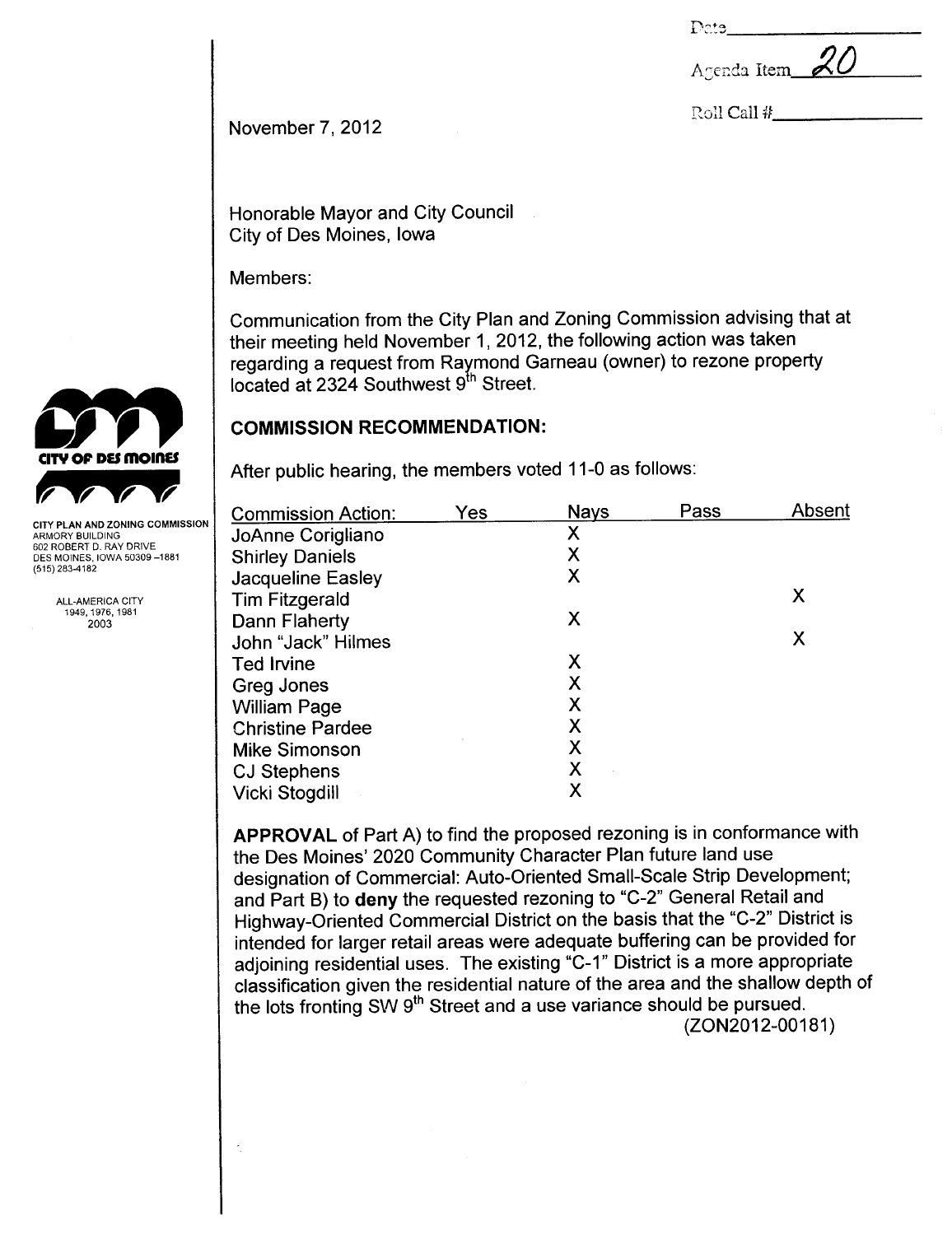# STAFF RECOMMENDATION TO THE P&Z COMMISSION

Part A) Staff recommends that the Commission find the proposed rezoning is in conformance with the Des Moines' 2020 Community Character Plan future land use designation of Commercial: Auto-Oriented Small-Scale Strip Development.

Part B) Staff recommends denial of the requested rezoning to "C-2" General Retail and Highway-Oriented Commercial District on the basis that the "C-2" District is intended for larger retail areas were adequate buffering can be provided for adjoining residential uses. The existing "C-1" District is a more appropriate classification given the residential nature of the area and the shallow depth of the lots fronting SW 9<sup>th</sup> Street.

Written Responses 2 In Favor o In Opposition

#### STAFF REPORT

#### I. GENERAL INFORMATION

- 1. Purpose of Request: The applicant wishes to operate a plumbing and heating shop business within the existing building. The property contains a one-story commercial building with 1,014 square feet of gross floor area. The building is generally located in the center of the site with pavement to the east and south of the building. Most of the area to the west of the building consists of a driveway for the adjoining single-family dwelling. The property is accessed by a drive approach to SW 9<sup>th</sup> Street to the east and a drive approach to Kirkwood Avenue to the south.
- 2. Size of Site: 5,112 square feet (0.117 acres).
- 3. Existing Zoning (site): "C-1" Neighborhood Retail Commercial District and "GGP" Gambling Games Prohibition Overlay District
- 4. Existing Land Use (site): Vacant commercial building with 1 ,014 square of gross floor area and surface parking.

#### 5. Adjacent Land Use and Zoning:.

**North - "C-1", Use is a single-family dwelling.** 

South - "C-1", Uses are single-family residential.

East - "C-O", Uses are single-family residentiaL.

 $West - "C-1"$ , Use is a single-family dwelling.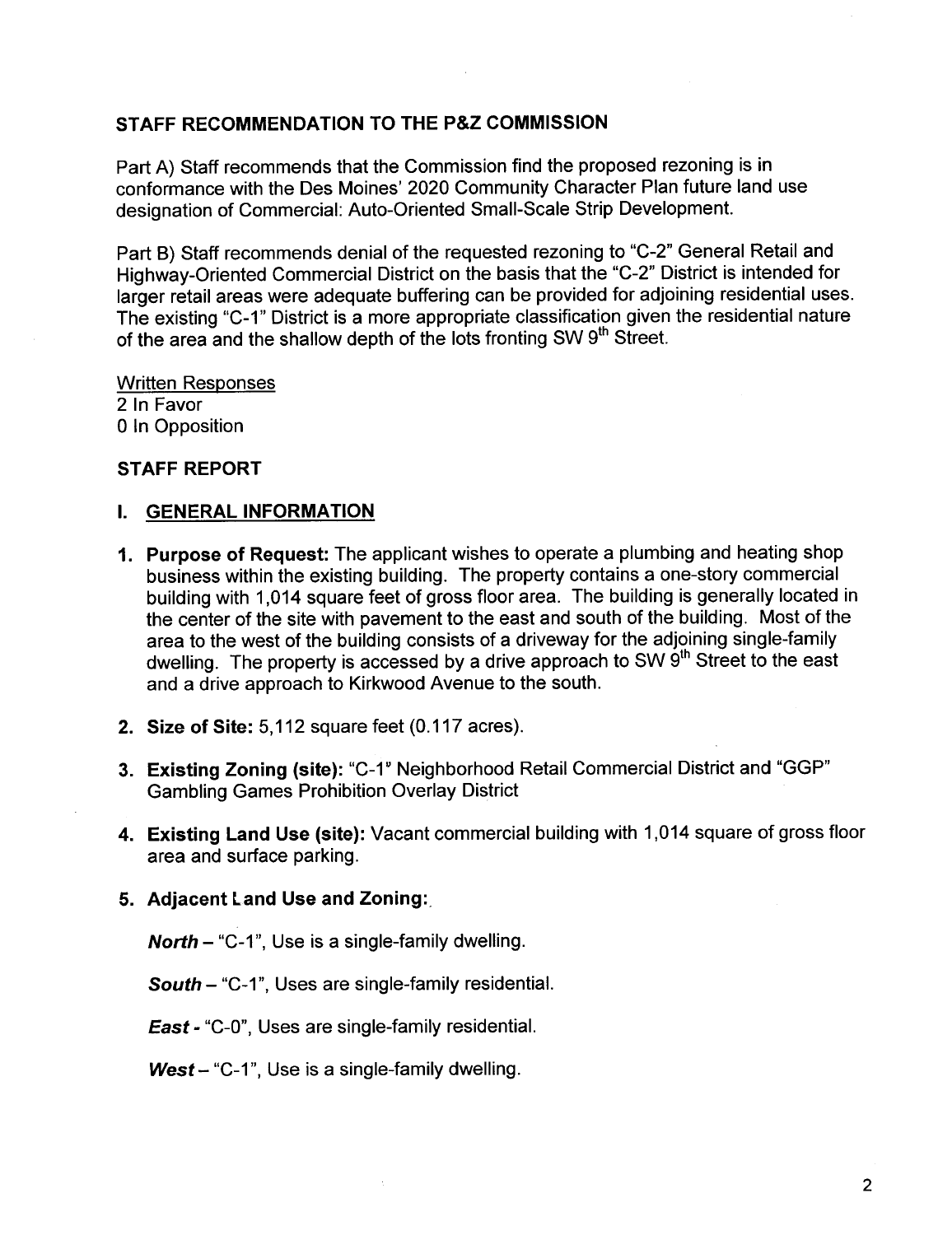6. Applicable Recognized Neighborhood(s): The subject property is located within the Gray's Lake Neighborhood and within 250 feet of the Indianola Hills Neighborhood. These neighborhood was notified of the meeting by mailing of the Preliminary Agenda to all recognized neighborhood on October 12, 2012. Additionally, separate notifications of the hearing for this specific item were mailed on October 12, 2012 (20 days prior) and October 22,2012 (10 days prior to the scheduled hearing) to the Gray's Lake Neighborhood Association, Indianola Hills Neighborhood Association and to the primary titleholder on file with the Polk County Assessor for each property within 250 feet of the site. A Final Agenda for the meeting was mailed to all the recognized neighborhood associations on October 26, 2012.

All agendas and notices are mailed to the primary contact person designated to the City of Des Moines Neighborhood Development Division by the recognized neighborhood association. The Gray's Lake Neighborhood Association mailings were sent to Evan Shaw, 2615 Druid Hill Drive, Des Moines, IA 50315. The Indianola Hills Neighborhood Association mailings were sent to Nancy Watson, 326 East Broad Street, Des Moines, IA 50315.

- 7. Relevant Zoning History: N/A.
- 8. 2020 Community Character Land Use Plan Designation: Commercial: Auto-Oriented Small-Scale Strip Development.
- 9. Applicable Regulations: The Commission reviews all proposals to amend zoning boundaries or regulations within the City of Des Moines. Such amendments must be in conformance with the comprehensive plan for the City and designed to meet the criteria in Chapter 414.3 of the Iowa Code. The Commission may make recommendations to the City Council on conditions to be made in addition to the existing regulations so long as the subject property owner agrees to them in writing. The recommendation of the Commission wil be forwarded to the City CounciL.

# II. ADDITIONAL APPLICABLE INFORMATION

- 1. Landscaping & Buffering: The City's Landscaping Standards for the "C-2" District that would apply to this site consists of the following.
	- . Open Space equal to 20% of the site with 1 overstory tree, 1 evergreen tree and 1 shrub per 2,500 square feet of required open space.
	- . Bufferyard with a minimum width of 10 feet with a 6-foot tall opaque fence/screen, and 2 overstory trees and 6 evergreen trees per 100 lineal feet.
	- . Parking & Maneuvering Perimeter Planting Area with a minimum width of 7 feet with 1 overstory tree and 3 shrub per 50 lineal feet.

If the rezoning is approved the applicant will be required to submit a site plan that addresses these standards and develop the site in accordance with that site plan. Some accommodation can be made for site constraints but the intent of the requirements must be addressed.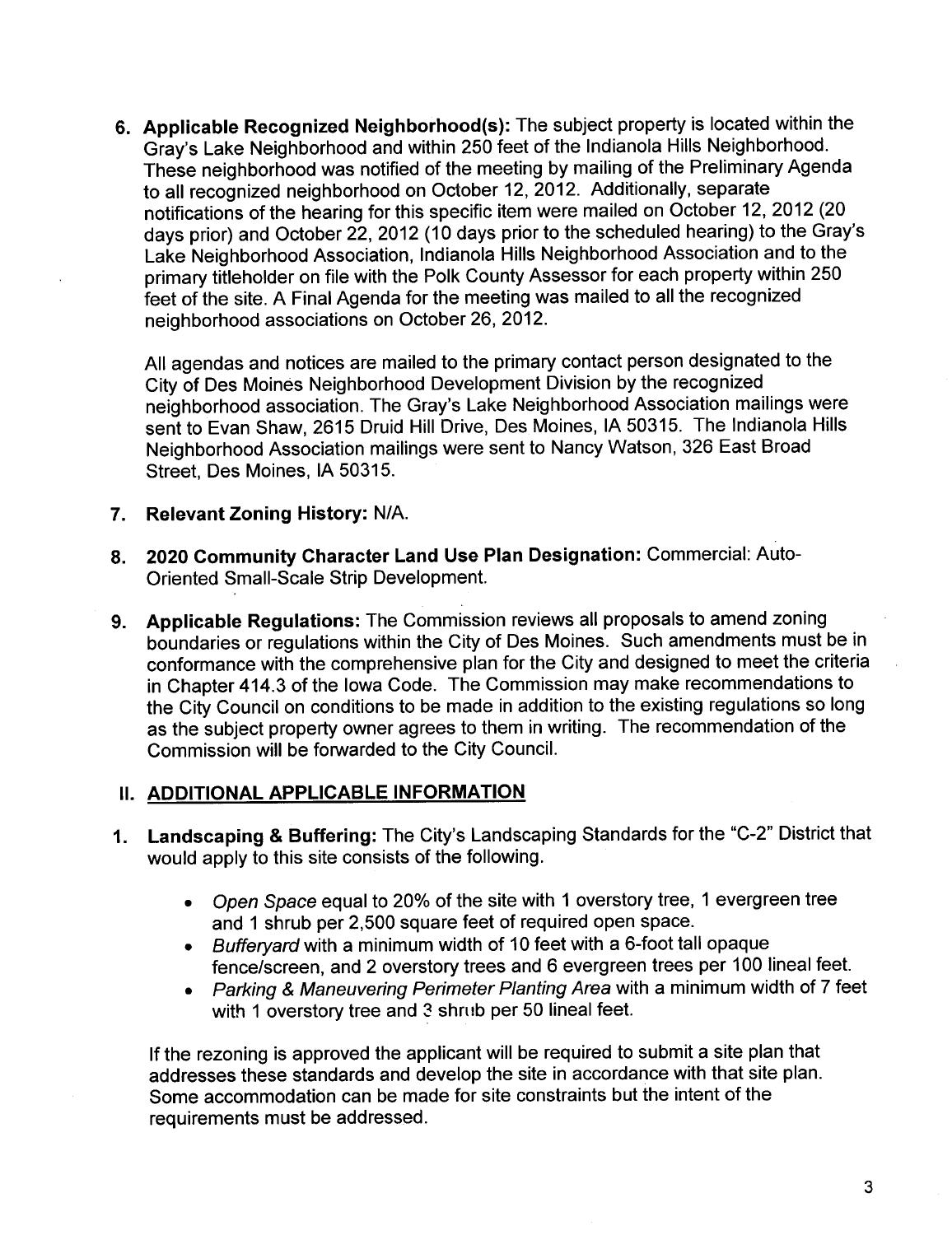- 2. Parking: The Zoning Ordinance requires a minimum of 3 off-street parking spaces plus 1 space per employee for plumbing shop uses. The applicant has submitted a site sketch that shows 4 off-street parking spaces within the existing parking lot. Information on the number of employees has not been provided. The lot is paved to the sidewalks along SW 9<sup>th</sup> Street and Kirkwood Avenue. The site sketch shows this condition remaining. Any pavement within the right-of-way must be removed. The Zoning Ordinance requires parking lots to be set back a minimum of 5 feet from any front property line. The pavement within the 5-foot setbacks must be removed unless relief to the requirement is granted by the Zoning Board of Adjustment. If the rezoning is approved the applicant will be required to submit a site plan where the number, size and setback of the parking wil be fully evaluated.
- 3. 2020 Community Character Plan: The subject property is within an area designated Commercial: Auto-Oriented Small-Scale Strip Development by the Des Moines 2020 Community Character Plan. This designation is described as areas developed in a fashion that is "primarily focused on the needs and convenience of the motorist. In the future, developments will have a strong orientation to motorists with necessary accommodations on site for pedestrians." These developments are "small-to-moderate scale commercial in a linear pattern that services the passing motorist. Individual buildings may be over 35,000 square feet with individual modules from 2,000 to 20,000 square feet."

The 2020 Community Character Plan also states the following with regard to land use transition (Chapter 4, Page 74).

"The co-existence of dissimilar land uses directly adjacent to each other has the potential to create nuisances. There are currently many situations in Des Moines where a lack of careful site planning for infill commercial development and institutions adjacent to, or within a neighborhood has resulted in serious nuisance issues for residences. The consequence of these conflicts may be a disinvestment in the residential property.

This plan promotes a healthy mix of commercial and residential land uses for Des Moines and recognizes the importance of institutions, such as churches and schools, as important components of a neighborhood. However, there is an accepted level of privacy associated with the immediate environment of one's home. The yard area of residence is private, not public space, and interventions to it such as light, noise, or people is an infringement of one's privacy. On the other hand, undesirable views of parking lots, and service areas, from a residential property is also an infringement.

New commercial development and expansion of existing commercial along major corridors should front upon and have primary access from the major corridor and not from an adjacent residential side street. It is inappropriate to introduce commercial traffic into or though a residential area. The impacts of such commercial expansion upon the adjacent residential neighborhood should be a primary consideration in determining the appropriateness of the development request."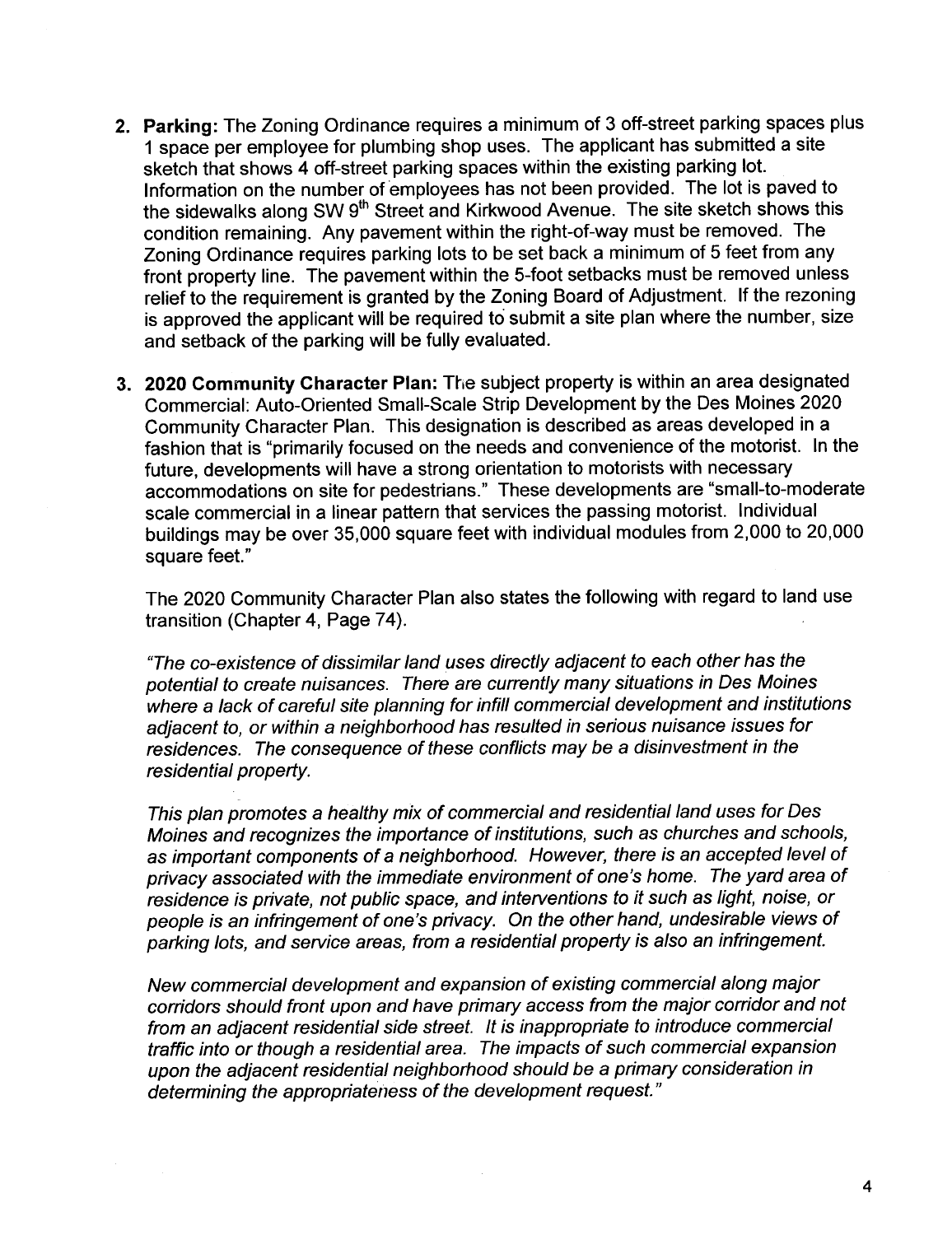Staff believes that the subject property is too small to provide adequate separation for the intensity of uses allowed in the "C-2" District including the proposed use from the adjoining residential uses. This is contrary to the 2020 Community Character Plan's goals for proper land use transition.

The applicant has the ability to request a Use Variance from the Zoning Board of Adjustment if the rezoning is denied by the City Council. Use Variance requests cannot be consider by the Board until after a rezoning has been attempted.

#### SUMMARY OF DISCUSSION

Jason Van Essen presented staff report and recommendation.

Dann Flaherty asked if the applicant can operate a plumbing business under the existing "C-1" zoning.

Jason Van Essen stated no according to the ordinance a plumbing business is classified as a "C-2" use.

Mike Ludwiq stated with contractor offices in general, there is a concern about outdoor storage. That is the reason it is a "C-2" use.

Raymond Garneau 1315 Johnson Street, also the owner of Ray's Plumbing and Heating Air Conditioning stated this property was originally built as a gas station with a service bay but it has been vacant for over approximately three years. He believes the previous tenants operated a consignment shop. When he purchased the property his intention was to have a office and use the bay area for his equipment truck because of the expensive equipment he normally has on site. The only storage he believes he will have is parts. The property is zoned for office and retail. In the plumbing business there are water heaters, sump pumps, pipes and fittings that someoné might come in and ask for. He would also like to do some small repair on that property such as fixing faucets or taking a pump apart on the work bench. He would like to put up a privacy fence so he could park a trailer in the back. There would not be a lot of storage on this property. His hours would be very limited, therefore, he believes there would not be a great deal of traffic created. He has the neighborhood association and the surrounding neighbors support because they believe that the applicant's type of business wil benefit the neighborhood and put this property to use, back on the tax role and make it presentable.

JoAnne Corigliano asked if the applicant had any employees.

Raymond Garneau stated he does not have employees, he works with subcontractors.

JoAnne Corigliano asked if the applicant will store anything outside.

Raymond Garneau stated that it would only be the trailer that he uses when he does outside work. When he goes to a job site he hauls the trailer and leaves it on the job site until the work is completed. He does have a dump box that he hauls some stuff with and occasionally he might want to park it outside between jobs. This would all be behind a privacy fence that he wants to build.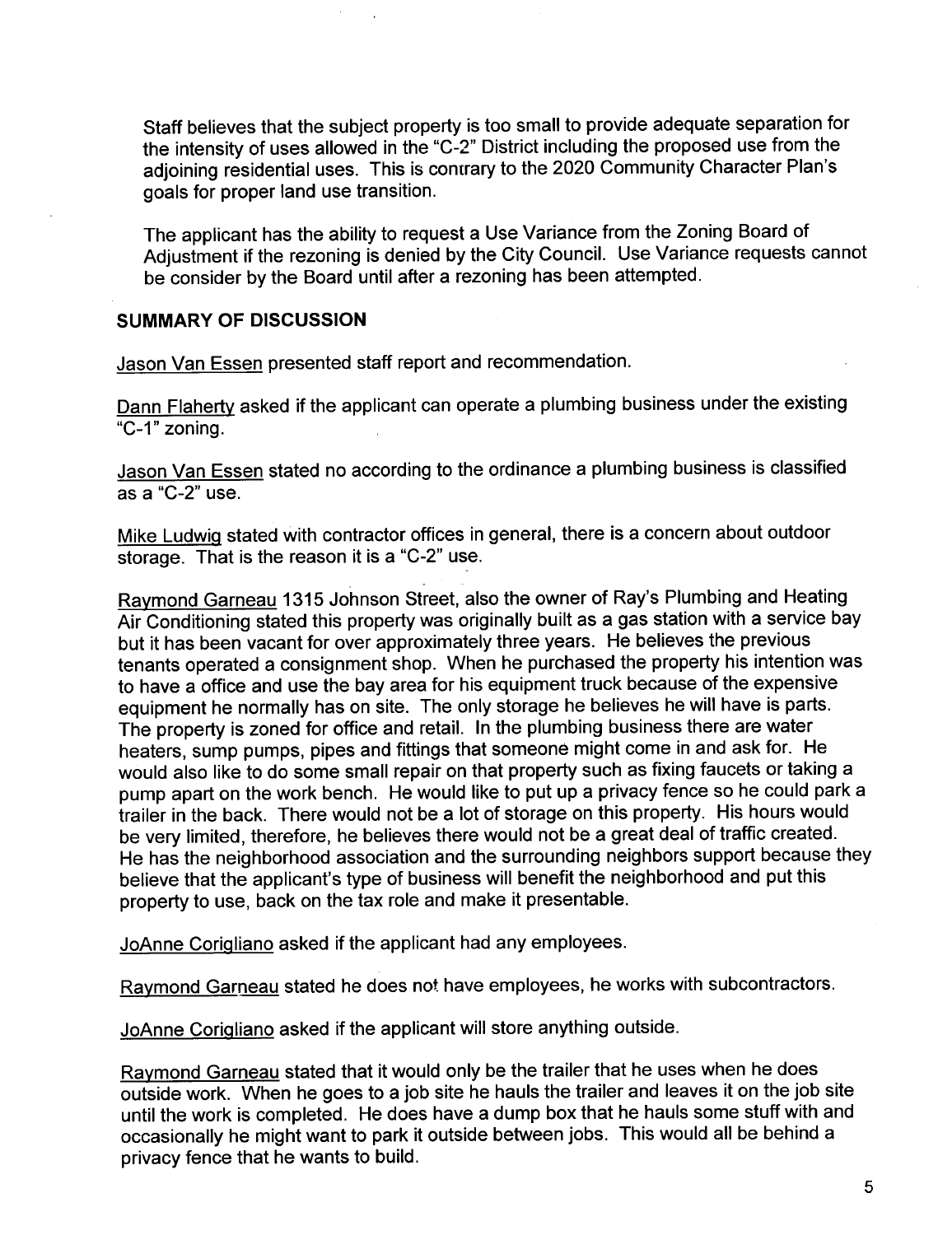Will Page stated that if the property was rezoned what type of alterations to the interior and exterior would be needed for his business.

Raymond Garneau stated that currently the inside is gutted and he is rewiring and replumbing with new furnace and air conditioning. On the exterior he proposes to put the service door and a new entrance door along with replacing the side door. Eventually, he would repave the half of the lot that is not paved. A flowerbed around the sign and planting of evergreen trees to the north of the lot giving it a green area.

Will Page suggested that if the property is rezoned and the applicant puts his business there that he look at the building and its original design very carefully and try to be as sympathetic as possible to the building architecture because for the applicant's a building is good looking and will be a good advertisement for the kind of service that is offered.

Dann Flaherty concern is that this property is going to a "C-2" not because the applicant would use it any other way than what he says. If the rezoning was granted that would mean that all those general retail uses are going to be allowed.

Raymond Garneau asked then is there some way to go to "C-2" with some restrictions.

Dann Flaherty stated that if the applicant goes before the Zoning Board of Adjustment he would get that relief that he is looking for.

Greg Jones stated that he is also concerned with rezoning this property to "C-2". He believes from the applicant's description of his intentions it is a good thing to do. He proposes to turn the applicant's request down and let him request a use variance from the Zoning Board of Adjustment and encourages the Board to find a way to make it happen.

Raymond Garneau stated that his understanding of the request to rezone to "C-2" is that it will allow him to do repairs inside the building. He will not be doing a lot of repairs, he has not done that for years so it is not a big issue for him. However, it is to accommodate the neighborhood who has requested that repairs be available to them.

Mike Ludwig explained that neither "C-2" or "C-1" would allow for outdoor storage. "M-1" would be outdoor storage for equipment. Regardless of whether the Commission approves this zoning or not it will require some sort of relief from the Zoning Board of Adjustment for outdoor storage.

# CHAIRPERSON OPENED THE PUBLIC HEARING

There was no one to speak in favor or in opposition of the applicant's request.

# CHAIRPERSON CLOSED THE PUBLIC HEARING

Vicki Stogdill asked what is the applicant's remedy if the Commission turns him down and he goes before the Zoning Board of Adjustment and they turn him down.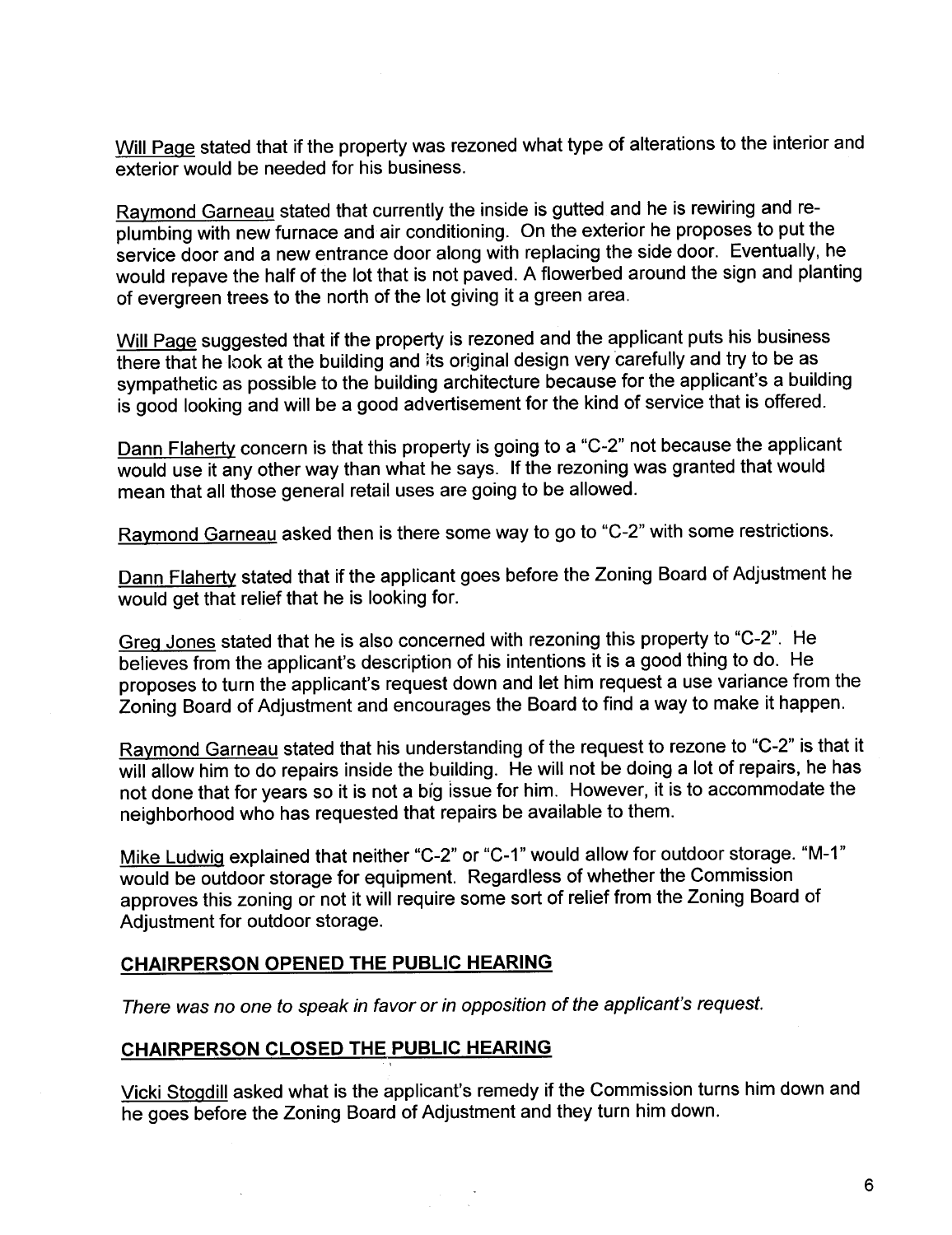Mike Ludwig stated that under the code if the applicant is denied a zoning request there would have to be some modified proposal or wait a year and come in for a new zoning application.

Mike Simonson stated that he would be supportive of the applicant if he were to go to the Zoning Board of Adjustment and wish that he could convey his support.

Mike Ludwig stated by denying the applicant's request on the basis that it is more appropriate as a use variance would be suffice.

#### COMMISSION ACTION:

Mike Simonson moved staff recommendation Part A) to find the proposed rezoning is in conformance with the Des Moines' 2020 Community Character Plan future land use designation of Commercial: Auto-Oriented Small-Scale Strip Development; and Part B) to deny the requested rezoning to "C-2" General Retail and Highway-Oriented Commercial District on the basis that the "C-2" District is intended for larger retail areas were adequate buffering can be provided for adjoining residential uses. The existing "C-1" District is a more appropriate classification given the residential nature of the area and the shallow depth of the lots fronting SW  $9<sup>th</sup>$  Street and a use variance should be pursued.

Motion passed 11-0.

Respectfully submitted,

Michael Ludwig, AICP Planning Administrator

MGL:clw

**Attachment**